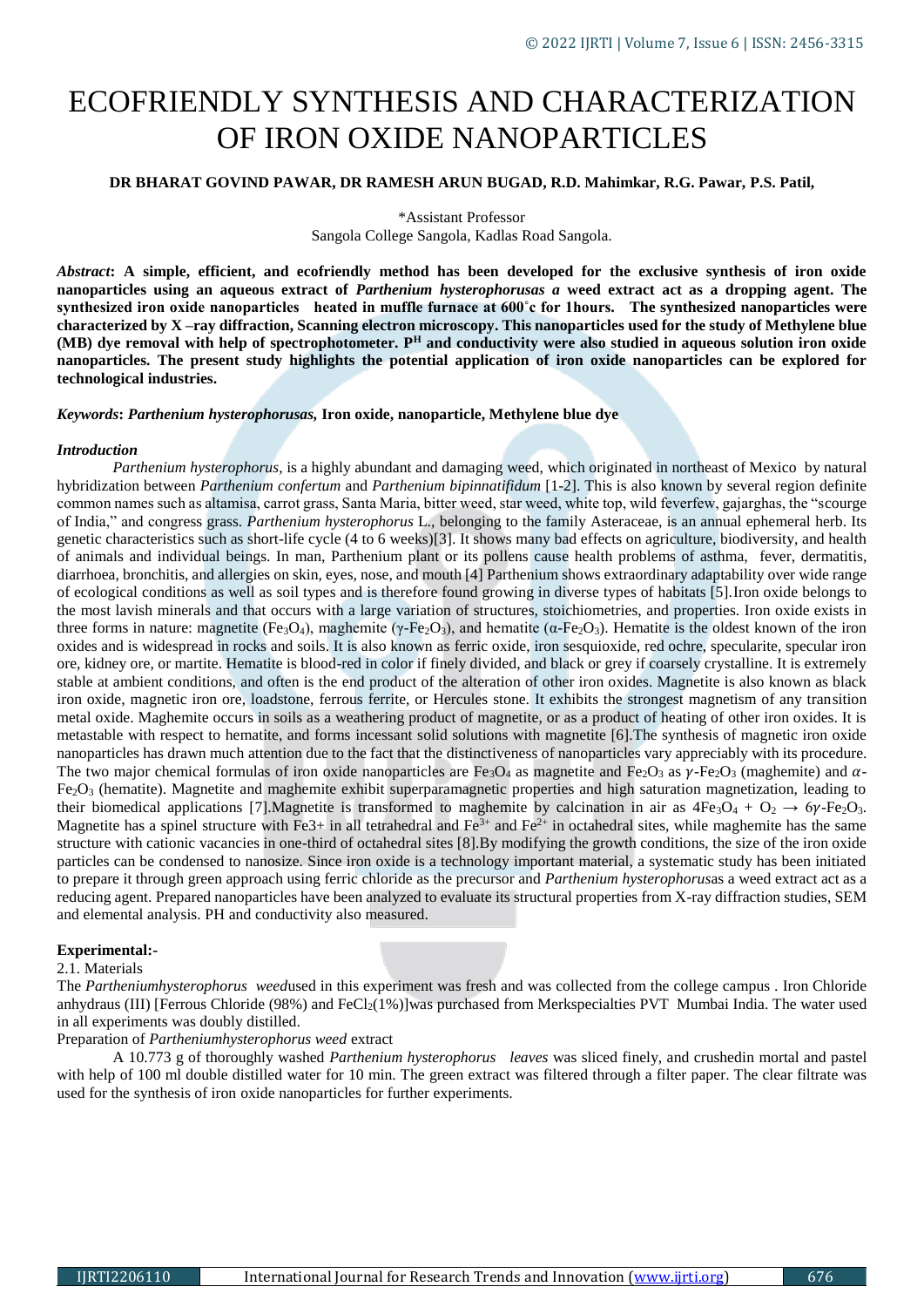

Fig : Actual Experimental work photographs of preparation of nanoparticle in lab.

General procedure for the preparation of the iron oxide nanoparticles

Iron oxide nanoparticles were synthesized using sol-gel method. In sol-gel method, there are two types of materials or components, "sol" and "gel". Sols are solid particles in a liquid subclass of colloids and gels are ligands contained in liquid. This method can produce highly pure and well controlled nanoparticle. This process involves formation of sols in a liquid and it is reduced to the desired product using a reducing agent. In the present study Iron Chloride anhydrate is used as the precursor, Ethanol as the solvent and *Parthenium hysterophorus s*extract as the reducing agent. In a typical reaction procedure, 100 ml of *Parthenium hysterophorus s*extract was added to 2 g of Iron Chloride anhydraus (III) already dissolved in 100 ml ethanol, under vigorous magnetic stirring for 1 h at 80 °C. During this process, the color of the reaction solution changed from yellowish translucent to a blackish color as shown in Fig. 1, indicating the formation of iron oxide nanoparticles. The resulting product, iron nanoparticle was centrifuged and washed several times distilled water, and acetone. The Purified nanoparticle powder was dried at 100 °C for 5 h and further in muffle furnace calcinatedfor 600 °C for 2 h. further characterization by XRD and with help of spectrophotometer methylene blue dye removal done.

Result and Discussion



The synthesized iron oxide nanopowders were characterized using X-ray diffraction. XRD pattern indicates that the prepared iron oxide was in α-Fe2O<sup>3</sup> phase exhibiting rhombohedral structure. Observed peaks are in defined positions that shows the formation of  $\alpha$ -Fe<sub>2</sub>O<sub>3</sub> without any impurity peaks of any other phase of iron oxide, which indicates a high degree of purity of the prepared samples. The broadening of the X-ray diffraction lines reflects the nanoparticle nature of the sample. In XRD, all the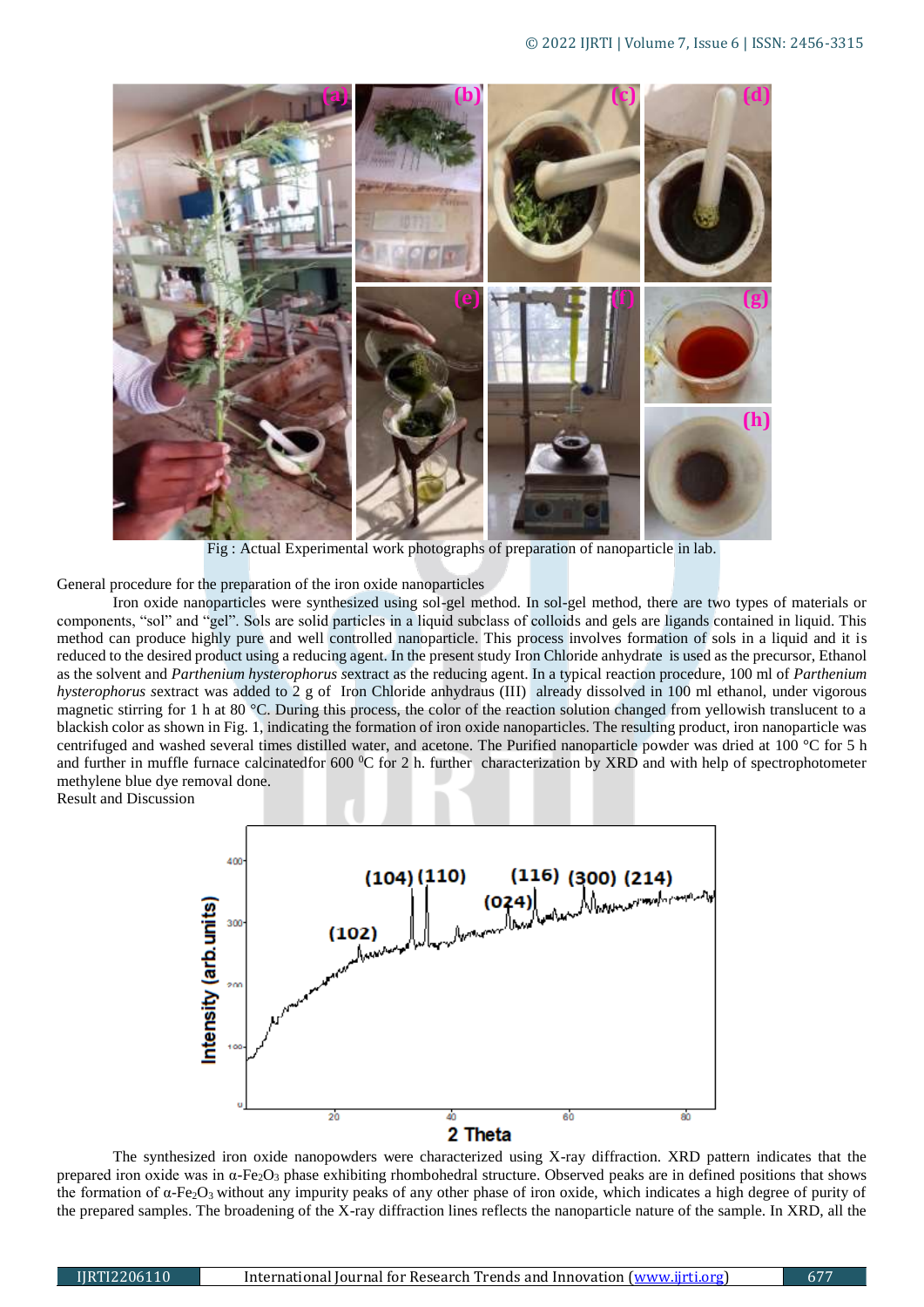peaks are indexed and the d-values are compared with the JCPDS standards [JCPDS file no. 89-8104]. The crystalline size observed is 42 nm.



### SEM analysis

The morphological extent of synthesized iron oxide nanoparticles were studied using the SEM. The study established that the size of the nanoparticles was in the range of 70-80 nm, similar phenomenons were reported in the previous studies [10]. And also exhibits the formation of irregular rod shape of iron nanoparticles as shown in the . In an another study by Kuang et al. [11][used three different tea extracts, namely, green tea , oolong tea and black tea to synthesis iron nanoparticles and the SEM image revealed the irregular spherical iron nanoparticles indicating the chain-like structure.

The concentration of MB solution before and after adsorption were estimated by measuring absorbance at 665 nm with help of spectrophotometer. 0.250 gm amount of from waste rind of Pomegranate adsorbent was placed in 50 ml flasks containing 6.25, 5.25, 4.25, 3.25, 2.25 mg/L concentration of dye solution of corresponding pH ranging from 5.5 to 6.0.



Fig:1 Diluted absorption study of methylene blue dye

Then flasks were shaken thoroughly with hand for 5 minutes, After filtration final concentration of dye solution were analyzed by spectrophotometer. The amount of equilibrium uptake of dye is calculated by using equationqe =  $(C0 - Ce)$  V/W [9] Qe- is the dye up taken by adsorbent mg/g,  $C_0$ - is the initial MB concentration, Ce- is the MB concentration (mg/l) after the batch adsorption process, W- is the Mass of adsorbent (gm), V is the Volume of dye solution